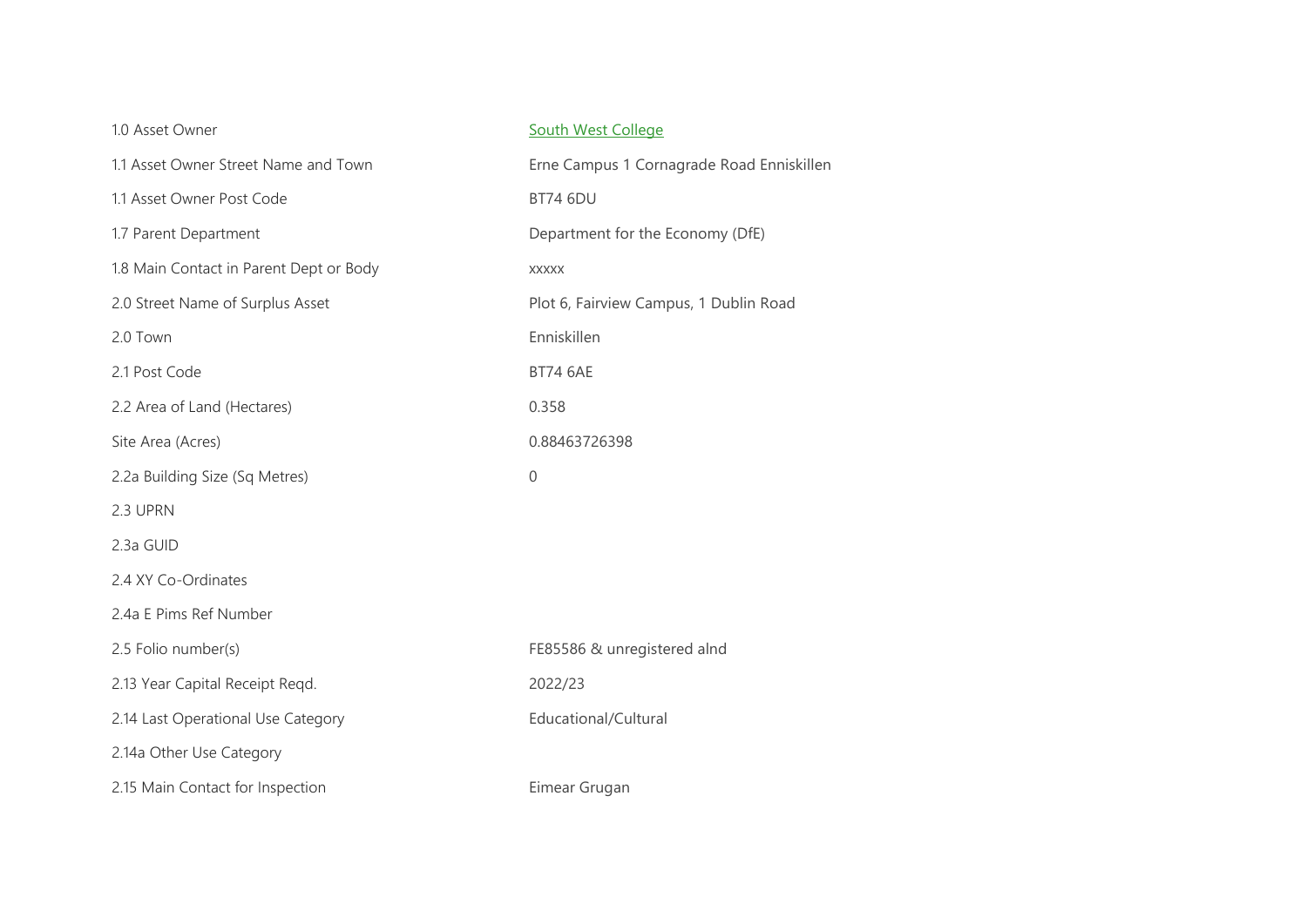| 2.16 Contact Tel Number                             | 07786335187                                                                                                                                                                                                                                                                                                                                                                                                          |
|-----------------------------------------------------|----------------------------------------------------------------------------------------------------------------------------------------------------------------------------------------------------------------------------------------------------------------------------------------------------------------------------------------------------------------------------------------------------------------------|
| 2.17 Contact Email                                  | eimear.grugan@swc.ac.uk                                                                                                                                                                                                                                                                                                                                                                                              |
| 2.18 Private Sector Interest                        | <b>No</b>                                                                                                                                                                                                                                                                                                                                                                                                            |
| 2.19 Public Sector Interest                         | No                                                                                                                                                                                                                                                                                                                                                                                                                   |
| 2.20 Any Current/Pending Planning Decisions?        | <b>No</b>                                                                                                                                                                                                                                                                                                                                                                                                            |
| 2.20a Details of Current/Pending Planning Decisions |                                                                                                                                                                                                                                                                                                                                                                                                                      |
| 4.0 Is the Land Registered?                         | <b>No</b>                                                                                                                                                                                                                                                                                                                                                                                                            |
| 4.1 Do you hold Title Documents?                    | Yes                                                                                                                                                                                                                                                                                                                                                                                                                  |
| 4.1a Holder of Title documents                      |                                                                                                                                                                                                                                                                                                                                                                                                                      |
| 5.0 Ownership Details                               | Ownership - The Governing body of South West College by way of stautory devolution.<br>Part of the property is held under Folio FE85586 Co Fermanagh with freehold good fee farm<br>grant title. The remaining property iscurrently being registered at the Registry of Deeds and then<br>will proceed to first registration, class of title sought will be qualified as we do not hace sufficient<br>root of title. |
| 5.1 Occupation Status                               | Vacant                                                                                                                                                                                                                                                                                                                                                                                                               |
| 5.2 Basis of Occupation                             |                                                                                                                                                                                                                                                                                                                                                                                                                      |
| 5.3 Type of Tenure                                  |                                                                                                                                                                                                                                                                                                                                                                                                                      |
| 5.6 Vacant Possession Date in Lease                 |                                                                                                                                                                                                                                                                                                                                                                                                                      |
| 5.7 Actual Vacant Possession Date                   |                                                                                                                                                                                                                                                                                                                                                                                                                      |
| 5.8 Annual Vacant Holding Costs                     |                                                                                                                                                                                                                                                                                                                                                                                                                      |
| 5.9 Details of Illegal Use                          | Investigations are taking place about a portacabin located in the car park adjacent to the site<br>boundary of the Nursery school.                                                                                                                                                                                                                                                                                   |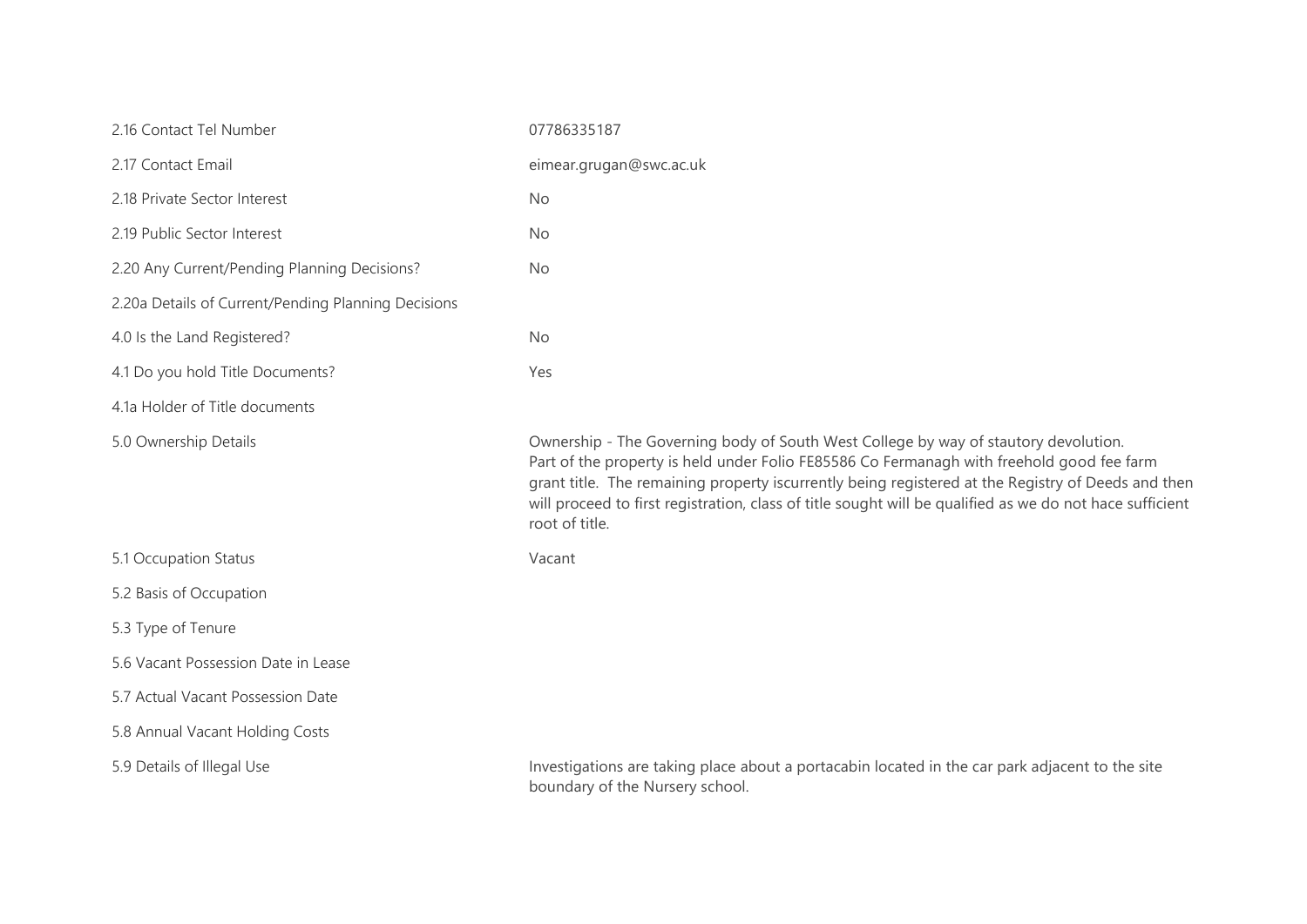| 6.0 Are there any Wayleaves? | No  |
|------------------------------|-----|
| 6.1 Fasements                | Yes |
| 6.2 Rights of Way            | Yes |
| 6.3 Restrictive Covenants    | No  |
| 6.4 Rights of Re-entry       | No  |
| 6.5 Possessory Title Claims  | No  |
| 6.6 Reservations             | Yes |

6.7 Is the Property a Listed Building or Scheduled Monument? No

6.8 Details The property is subject to rights and covenents benefitting and burdening the lands pursuant to a Deed of covenent relating to the mutual grant/reservation of rights and the granting of covenents entered into between South West College & J H Turkington & Sons Limited on 16th Osctober 2007. J H Turkington & Sons limited was granted various rights to facilitate the development of the adjoining lands, (being where Tesco is now in situate) to include right of way, right to entere part of lands to carry and complete landscaping works constructions of footpath and road in connection with estate road; access to repair maintenance etc. The property benefits from right of way over the estate road siituated on the adjoining lands together with rights relating to service, road widening and visibilty splays. A copy of the Deed of Covenent can be provided on request.

> Investigations are taking place about a portacabin located in the car park adjacent to the site boundary of the Nursery school.

7.0 Other Relevant Information

| D1 Status           |  |  |
|---------------------|--|--|
| D1 Reference Number |  |  |

D1 Reference 1858/22

Publish for FOI 1858/22